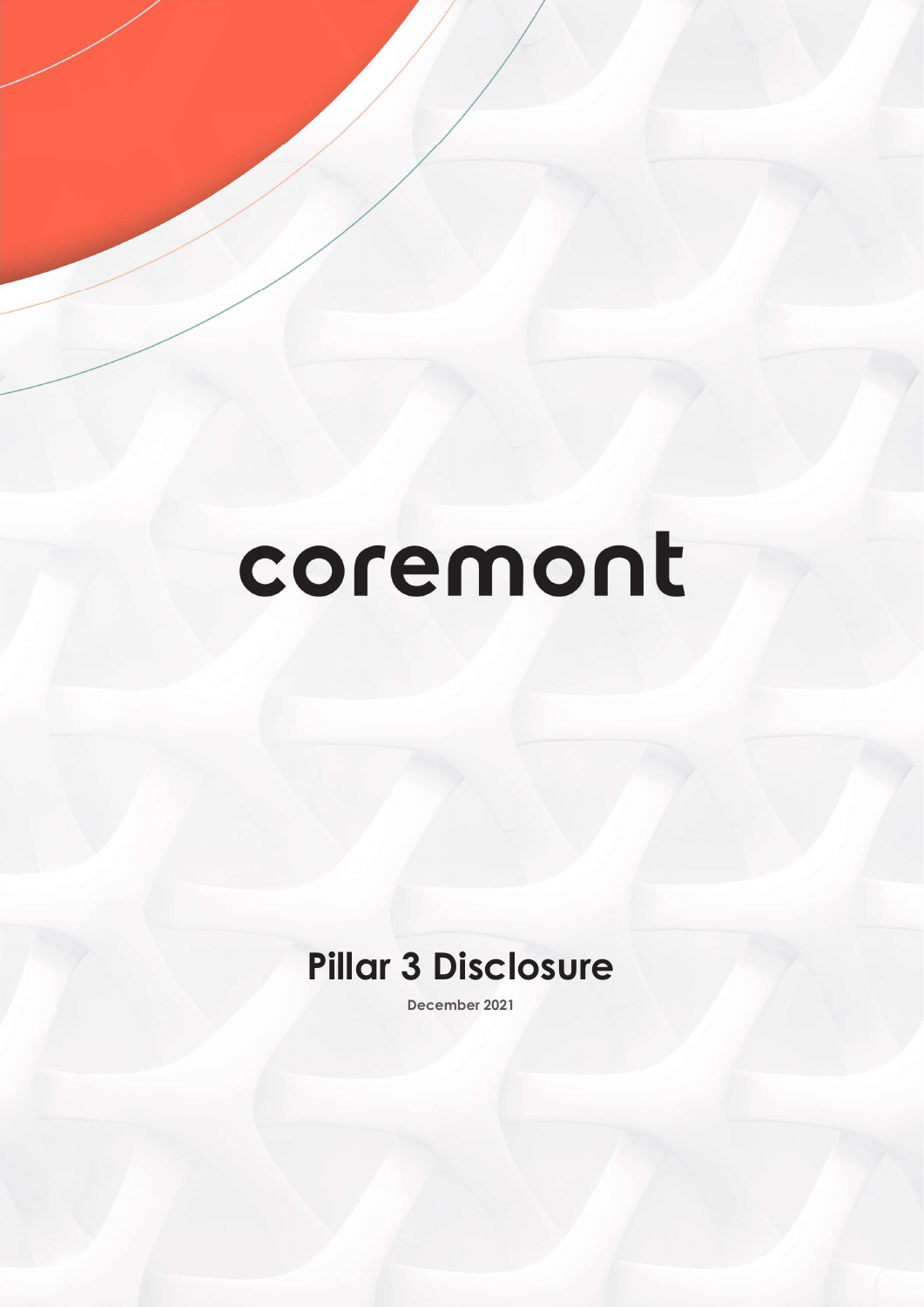# Pillar 3 Disclosure December 2021

# Regulatory Context

The following disclosures are provided pursuant to the Pillar 3 disclosure rules as laid out by the Financial Conduct Authority ("FCA") within section 11 of its Prudential Sourcebook for Banks, Building Societies and Investment Firms ("BIPRU"). The regulatory aim of the disclosures is to improve market discipline through additional transparency.

The prudential framework for investment management firms consists of three "pillars" under the Capital Requirements Directive which has been implemented by the FCA through the General Prudential Sourcebook ("GENPRU") and BIPRU:

- Pillar 1 sets out the minimum capital requirements for the investment manager;
- Pillar 2 deals with the Internal Capital Adequacy Assessment Process ("ICAAP") and the Supervisory Review and Evaluation Process through which the investment manager and the regulator satisfy themselves as to the adequacy of capital; and
- Pillar 3 requires the investment manager to publish its objectives and policies in relation to risk management, and information on its risk exposures and capital resources.

The disclosures below are the required Pillar 3 disclosures and apply solely to Coremont LLP (the "Firm"). The disclosures do not apply to any of the clients of the Firm which are exposed to different risks. Unless otherwise defined, capitalised terms used herein have the meanings given to them in BIPRU. The disclosures reflect the arrangements and financials of the Firm as at 31 March 2021 unless otherwise indicated.

# Background to the Firm

The Firm is a services provider, which provides regulated and unregulated services to Investment Managers and other financial institutions. The Firm is headquartered in London, United Kingdom, and is incorporated in England and Wales as an English Limited Liability Partnership. The Firm is a solo UK entity authorised and regulated by the FCA in the United Kingdom to conduct investment management business. The Firm is a MiFID Firm which is categorised as a BIPRU firm without retail clients, and does not hold regulatory permissions to manage or hold client money or client assets.

The Firm's primary business activity is to provide unregulated and regulated services to its clients which are Investment Managers and other financial institutions.

# **Verification**

The information contained in this document has not been audited by the Firm's external auditors and does not constitute any form of financial statement and must not be relied upon in making any judgement on the Firm.

#### **Materiality**

BIPRU Pillar 3 rules (BIPRU 11.3.5R and BIPRU 11.4.1R) provide that Pillar 3 disclosures are only required where the information would be considered material to a user relying on that information to make economic decisions.

# coremont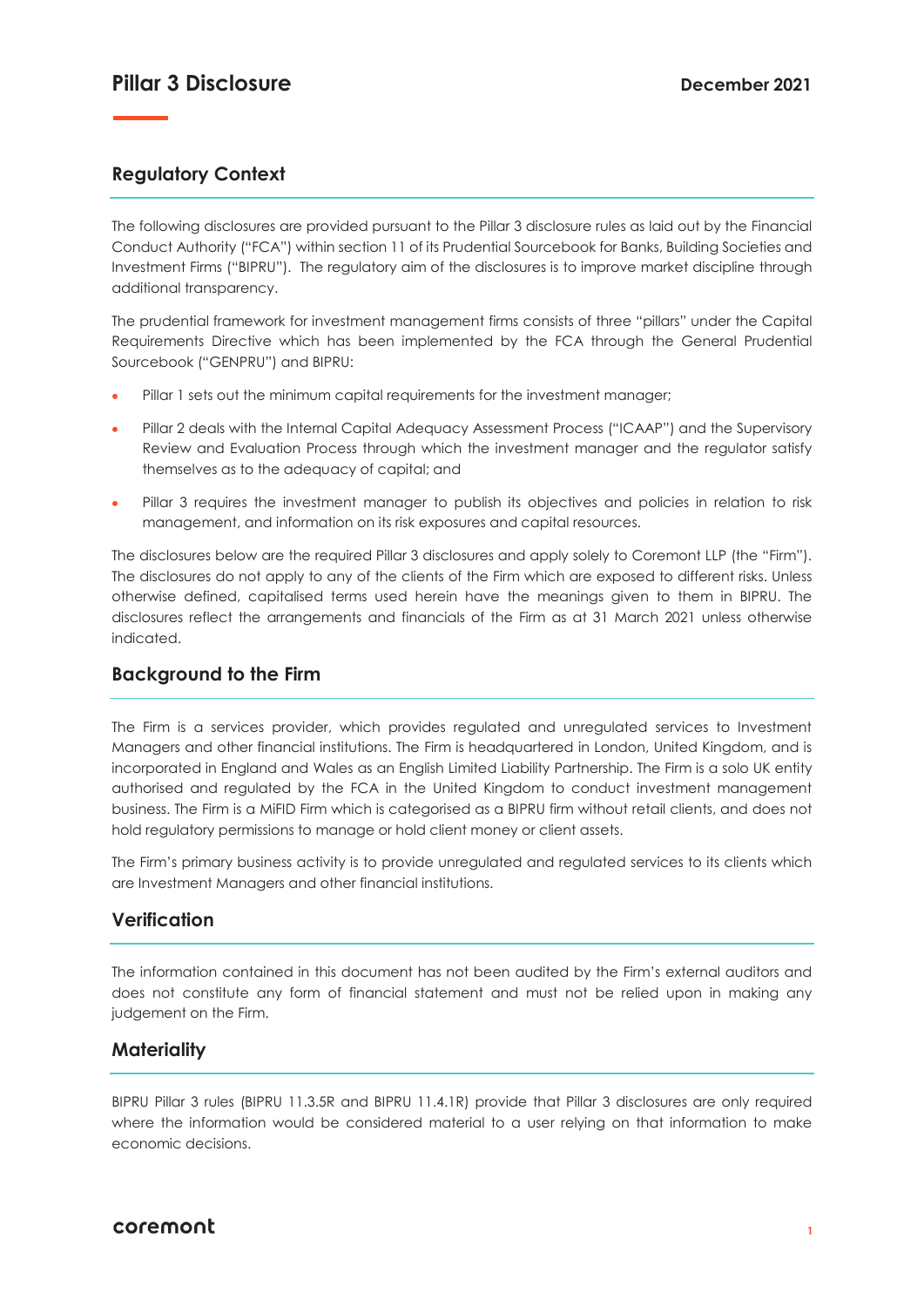# Proprietary and confidential information

BIPRU Pillar 3 rules (BIPRU 11.3.6R and BIPRU 11.3.7R) provide that firms may omit information where the information is regarded as proprietary or confidential.

# Pillar 3 Disclosures BIPRU 11.5.1R – Risk Management Objectives and Policies Governance framework

The Firm's governance arrangements are headed by the Board of Directors (the "Board"). The Board, as part of its regulatory duty to apportion key responsibilities, has resolved to delegate general oversight of the Firm's business to an executive committee (the "Executive Committee").

The Executive Committee operates as the governing body of the Firm. It meets on a monthly basis and on an ad hoc basis if circumstances so require, and is responsible for the day to day running and oversight of the Firm. The Executive Committee reviews, amongst other things, the Firm's financial information (such as monthly accounts, regulatory returns, and audited year end accounts), marketing activity, HR matters, the performance of the service providers, the ICAAP, internal and external audit reports and related recommendations, compliance reports and status reports from senior managers.

#### Risk management objective and framework

The Executive Committee is responsible for determining the risk appetite for the Firm. The Firm has established a risk management framework to identify, measure, monitor, report and mitigate risks. Risks identified through the operation of the risk management framework are assessed as part of the Firm's ICAAP and Pillar 2 processes.

The risk management framework sets out the responsibilities and escalation procedures for the identification, monitoring, and management of risks. Specific senior managers are assigned responsibility for the risks across the Firm. The Executive Committee takes overall responsibility, with the assistance of risk, compliance and control functions, for identifying material risks to the Firm and implementing appropriate mitigating controls.

Risks and mitigating controls are periodically reassessed, taking into account the Firm's risk appetite. Actions are taken to improve the control framework when risks are identified which fall outside of the Firm's risk appetite, or when weaknesses are identified in the Firm's mitigating controls.

# ICAAP

The Firm's ICAAP includes an assessment of the design and performance of the internal controls in place to mitigate risks, the probability of the risk occurring, the potential financial and reputational impact, and the adequacy of the Firm's capital base.

The Executive Committee formally reviews and approves a finalised ICAAP document on at least an annual basis (or more frequently if there are material changes to the Firm's business model and risk exposures). The Executive Committee, as part of its review of the ICAAP, sets the Firm's risk appetite, validates that the Firm's key material risks have been considered and assessed, and validates the stress testing scenarios.

# coremont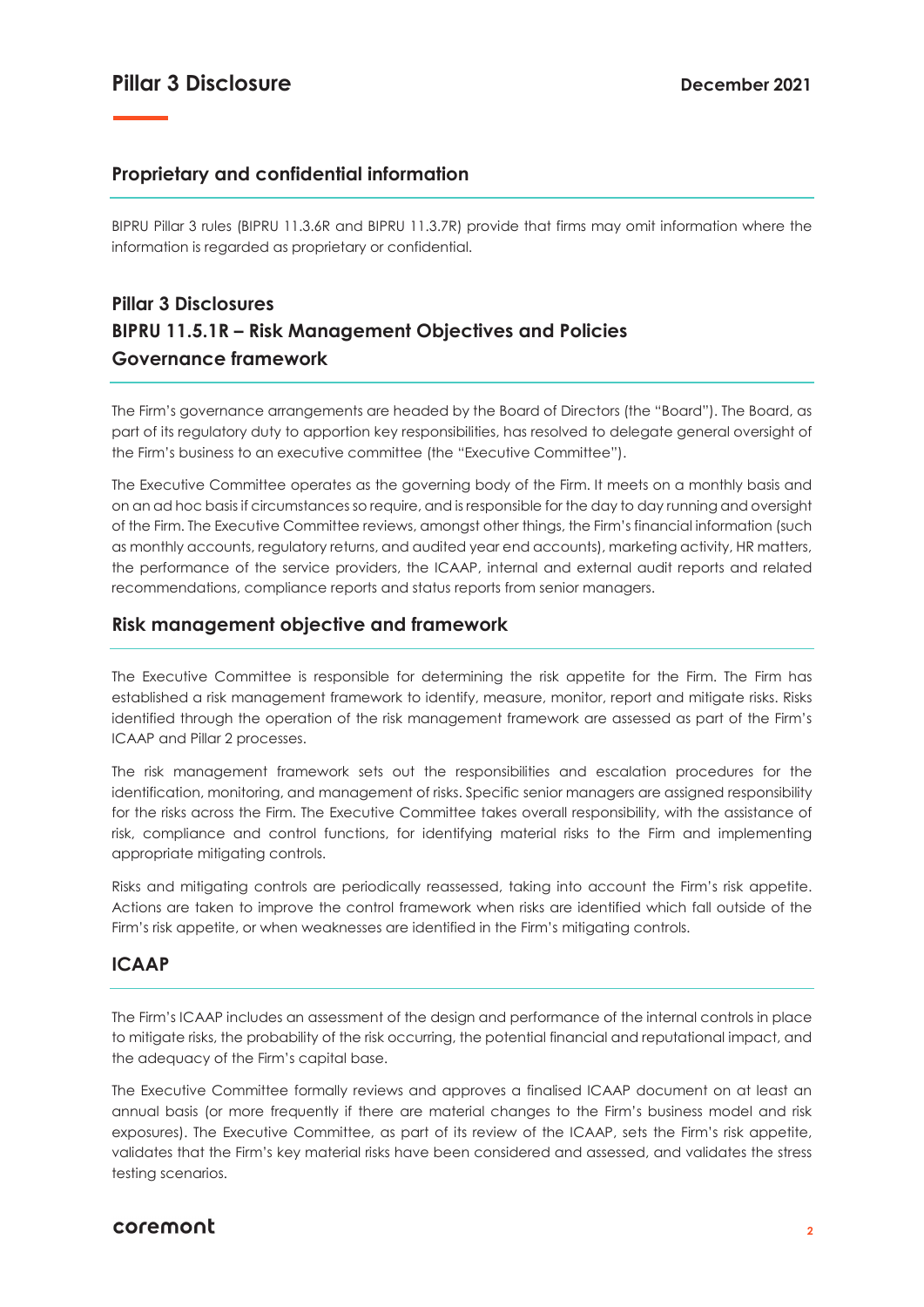# Pillar 3 Disclosure December 2021

The Pillar 2 capital requirements of the Firm are determined through a range of methods including scenario analysis of extreme events and stress testing within the ICAAP.

It should be noted that the Firm will be completing an ICARA instead of an ICAAP when the FCA's new prudential rules take effect from 01 January 2022.

# BIPRU 11.5.3R – Capital Resources

The Pillar 2 capital requirements of the Firm are determined through a range of methods including scenario analysis of extreme events and stress testing within the ICAAP.

It should be noted that the Firm will be completing an ICARA instead of an ICAAP when the FCA's new prudential rules take effect from 01 January 2022.

#### Table 1: Capital Resources as at 31 March 2021

| <b>CAPITAL RESOURCES</b>  |             |
|---------------------------|-------------|
| Tier One Capital          | £28,365,006 |
| Tier Two Capital          |             |
| <b>Tier Three Capital</b> | ۰           |
| <b>Total Capital</b>      | £28,365,006 |

The adequacy of the capital held by the Firm is assessed regularly, and at least annually, as part of the ICAAP framework and is subject to approval by the Executive Committee. The most recent ICAAP (and Pillar 2) review took place on 15th December 2021.

As a BIPRU firm and in accordance with GENPRU 2.1.45R, the Firm is required to calculate its variable regulatory capital requirements as the higher of:

- the sum of the market and credit risk requirement;
- the Fixed Overhead Requirement ("FOR").

The Firm has calculated its FOR in accordance with the rules and guidance set out in GENPRU 2.1.53R to GENPRU 2.1.59G, which amounts to £7,047,376 as at 31 March 2021. The credit and market risk capital requirements of the Firm amount to less than the FOR. Therefore, the overall Pillar 1 capital requirement of the Firm is the FOR of £7,047,376.

# FCA Remuneration Code BIPRU 11.5.18R – Remuneration

The Firm has adopted a remuneration policy that complies with the requirements of the FCA's Senior Management Arrangements, Systems and Controls Sourcebook ("SYSC") – and most notably chapter SYSC 19C that sets out the BIPRU Remuneration Code and related guidance on proportionality.

As a BIPRU firm (that has no other BIPRU firms within its corporate group), the Firm falls within proportionality level 3 under the BIPRU Remuneration Code regime. The Firm has concluded that, on the basis of its size and the nature, scale and complexity of its legal structure and business, it does not need to appoint a distinct remuneration committee. Instead, the Executive Committee sets and oversees compliance with the Firm's remuneration policy, including reviewing the terms of the policy on at least an annual basis.